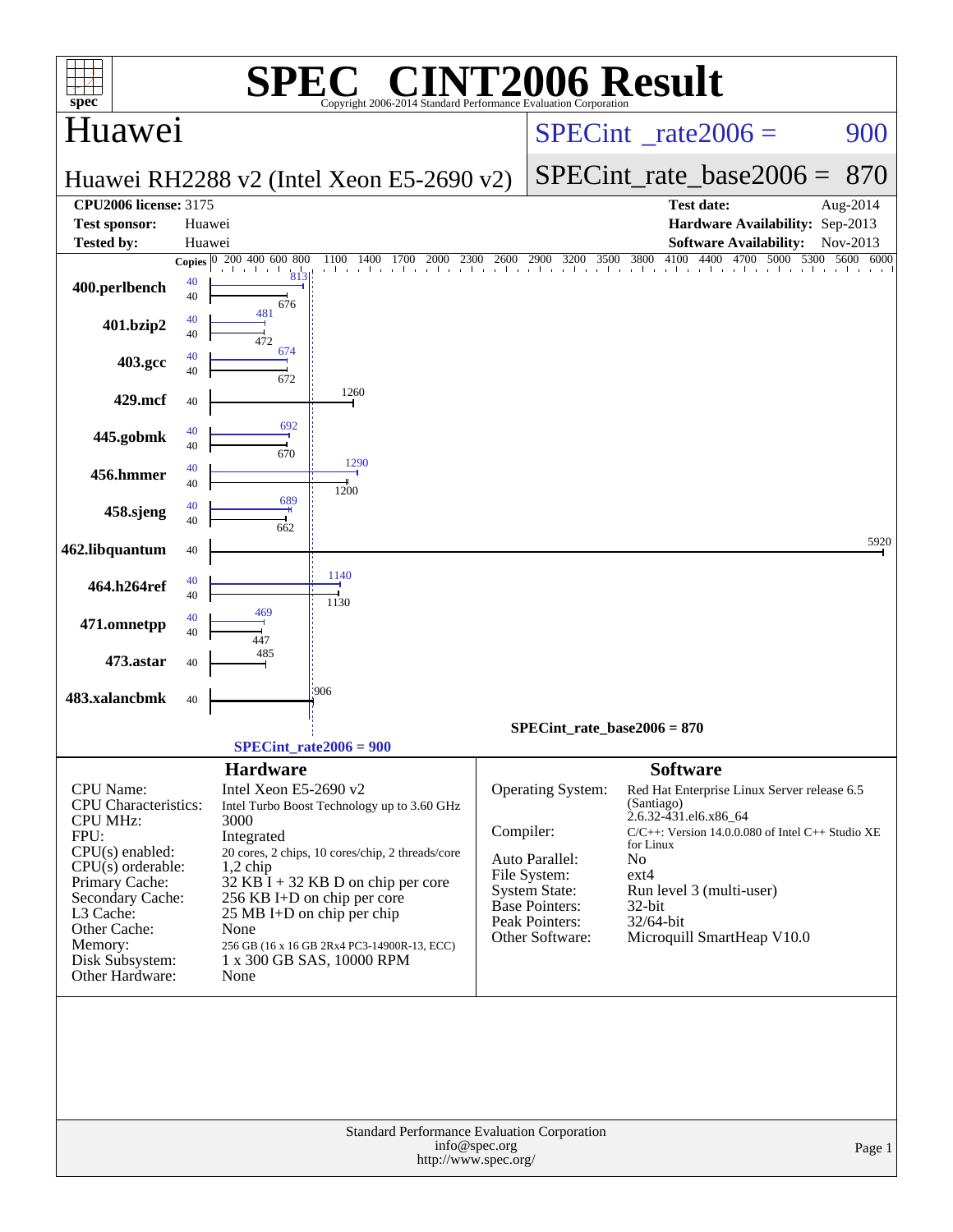

### Huawei

### SPECint rate $2006 = 900$

Huawei RH2288 v2 (Intel Xeon E5-2690 v2)

[SPECint\\_rate\\_base2006 =](http://www.spec.org/auto/cpu2006/Docs/result-fields.html#SPECintratebase2006) 870

**[CPU2006 license:](http://www.spec.org/auto/cpu2006/Docs/result-fields.html#CPU2006license)** 3175 **[Test date:](http://www.spec.org/auto/cpu2006/Docs/result-fields.html#Testdate)** Aug-2014

**[Test sponsor:](http://www.spec.org/auto/cpu2006/Docs/result-fields.html#Testsponsor)** Huawei **[Hardware Availability:](http://www.spec.org/auto/cpu2006/Docs/result-fields.html#HardwareAvailability)** Sep-2013 **[Tested by:](http://www.spec.org/auto/cpu2006/Docs/result-fields.html#Testedby)** Huawei **[Software Availability:](http://www.spec.org/auto/cpu2006/Docs/result-fields.html#SoftwareAvailability)** Nov-2013

#### **[Results Table](http://www.spec.org/auto/cpu2006/Docs/result-fields.html#ResultsTable)**

|                                                                                                          | <b>Base</b>   |                |       |                |       |                |            | <b>Peak</b>   |                |              |                |              |                |              |
|----------------------------------------------------------------------------------------------------------|---------------|----------------|-------|----------------|-------|----------------|------------|---------------|----------------|--------------|----------------|--------------|----------------|--------------|
| <b>Benchmark</b>                                                                                         | <b>Copies</b> | <b>Seconds</b> | Ratio | <b>Seconds</b> | Ratio | <b>Seconds</b> | Ratio      | <b>Copies</b> | <b>Seconds</b> | <b>Ratio</b> | <b>Seconds</b> | <b>Ratio</b> | <b>Seconds</b> | <b>Ratio</b> |
| 400.perlbench                                                                                            | 40            | 578            | 676   | 580            | 674   | 578            | <b>676</b> | 40            | 479            | 816          | 480            | 813          | 481            | 813          |
| 401.bzip2                                                                                                | 40            | 818            | 472   | 818            | 472   | 817            | 473        | 40            | 802            | 481          | 802            | 481          | 802            | 481          |
| $403.\text{gcc}$                                                                                         | 40            | 477            | 676   | 479            | 672   | 479            | 672        | 40            | 478            | 674          | 477            | 675          | 478            | 673          |
| $429$ .mcf                                                                                               | 40            | 291            | 1250  | 290            | 1260  | 290            | 1260       | 40            | 291            | 1250         | 290            | 1260         | 290            | 1260         |
| $445$ .gobm $k$                                                                                          | 40            | 625            | 671   | 627            | 669   | 627            | 670        | 40            | 607            | 691          | 607            | 692          | 603            | 696          |
| 456.hmmer                                                                                                | 40            | 312            | 1200  | 309            | 1210  | 312            | 1200       | 40            | 290            | 1290         | 289            | 1290         | 290            | 1290         |
| $458$ .sjeng                                                                                             | 40            | 731            | 662   | 732            | 661   | 730            | 663        | 40            | 681            | 711          | 706            | 686          | 702            | <u>689</u>   |
| 462.libquantum                                                                                           | 40            | 140            | 5910  | 140            | 5920  | 140            | 5920       | 40            | 140            | 5910         | 140            | 5920         | 140            | 5920         |
| 464.h264ref                                                                                              | 40            | 786            | 1130  | 784            | 1130  | 787            | 1120       | 40            | 777            | 1140         | 777            | 1140         | 781            | 1130         |
| 471.omnetpp                                                                                              | 40            | 559            | 447   | 558            | 448   | 559            | 447        | 40            | 534            | 468          | 533            | 469          | 533            | 469          |
| 473.astar                                                                                                | 40            | 580            | 484   | 578            | 486   | 579            | 485        | 40            | 580            | 484          | 578            | 486          | 579            | 485          |
| 483.xalancbmk                                                                                            | 40            | 304            | 907   | 305            | 906   | 305            | 906        | 40            | 304            | 907          | 305            | 906          | 305            | 906          |
| Results appear in the order in which they were run. Bold underlined text indicates a median measurement. |               |                |       |                |       |                |            |               |                |              |                |              |                |              |

#### **[Submit Notes](http://www.spec.org/auto/cpu2006/Docs/result-fields.html#SubmitNotes)**

 The numactl mechanism was used to bind copies to processors. The config file option 'submit' was used to generate numactl commands to bind each copy to a specific processor. For details, please see the config file.

### **[Operating System Notes](http://www.spec.org/auto/cpu2006/Docs/result-fields.html#OperatingSystemNotes)**

Stack size set to unlimited using "ulimit -s unlimited"

#### **[Platform Notes](http://www.spec.org/auto/cpu2006/Docs/result-fields.html#PlatformNotes)**

 BIOS configuration: Set Power Efficiency Mode to Custom Baseboard Management Controller used to adjust the fan speed to 100% Sysinfo program /spec14/config/sysinfo.rev6818 \$Rev: 6818 \$ \$Date:: 2012-07-17 #\$ e86d102572650a6e4d596a3cee98f191 running on localhost Sun Aug 3 18:28:09 2014 This section contains SUT (System Under Test) info as seen by some common utilities. To remove or add to this section, see: <http://www.spec.org/cpu2006/Docs/config.html#sysinfo> From /proc/cpuinfo model name : Intel(R) Xeon(R) CPU E5-2690 v2 @ 3.00GHz 2 "physical id"s (chips) 40 "processors" cores, siblings (Caution: counting these is hw and system dependent. The following excerpts from /proc/cpuinfo might not be reliable. Use with Continued on next page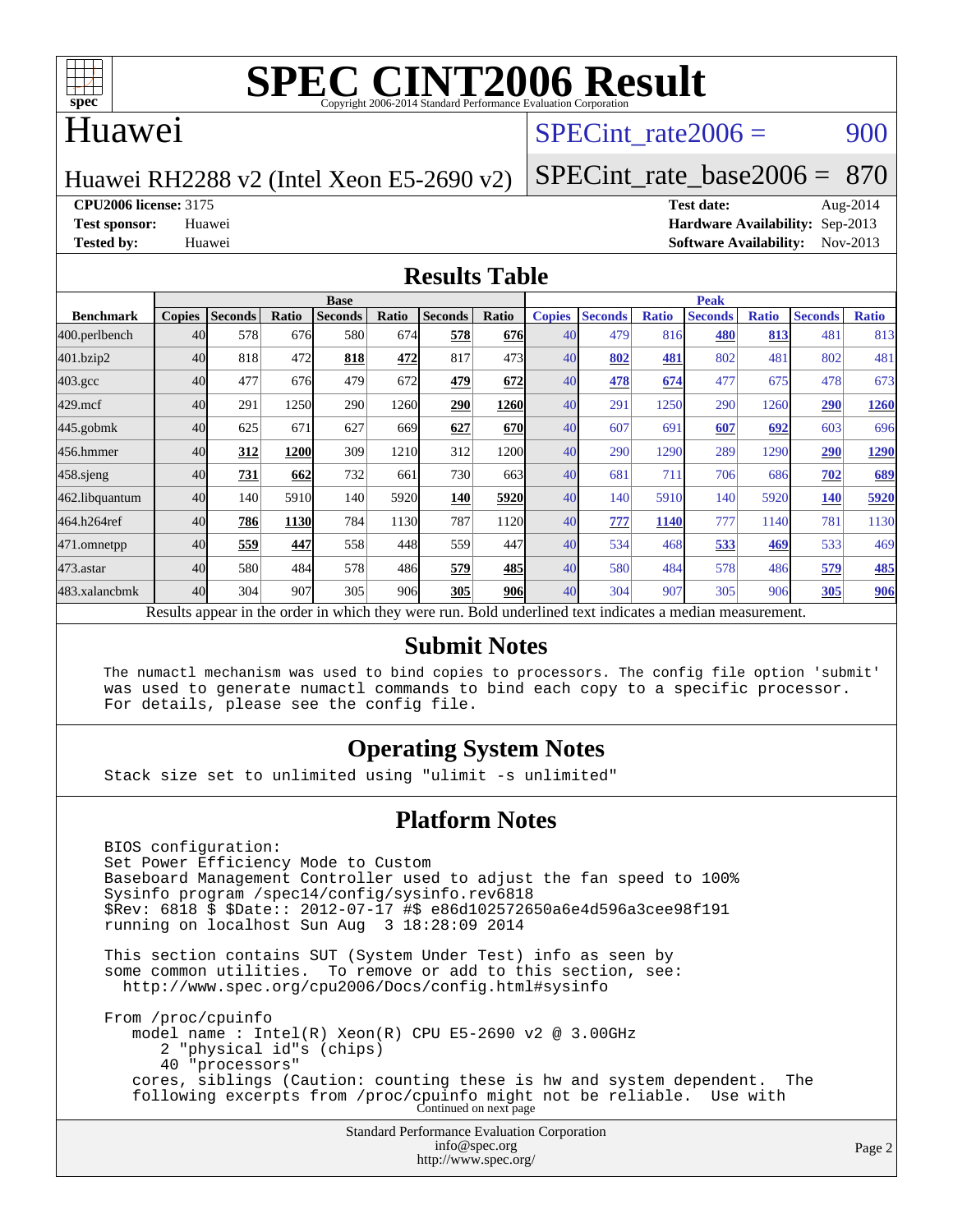

#### **[SPEC CINT2006 Result](http://www.spec.org/auto/cpu2006/Docs/result-fields.html#SPECCINT2006Result)** Copyright 2006-2014 Standard Performance Evaluation C

## Huawei

 $SPECint rate2006 = 900$ 

[SPECint\\_rate\\_base2006 =](http://www.spec.org/auto/cpu2006/Docs/result-fields.html#SPECintratebase2006) 870

Huawei RH2288 v2 (Intel Xeon E5-2690 v2)

**[CPU2006 license:](http://www.spec.org/auto/cpu2006/Docs/result-fields.html#CPU2006license)** 3175 **[Test date:](http://www.spec.org/auto/cpu2006/Docs/result-fields.html#Testdate)** Aug-2014 **[Test sponsor:](http://www.spec.org/auto/cpu2006/Docs/result-fields.html#Testsponsor)** Huawei **[Hardware Availability:](http://www.spec.org/auto/cpu2006/Docs/result-fields.html#HardwareAvailability)** Sep-2013 **[Tested by:](http://www.spec.org/auto/cpu2006/Docs/result-fields.html#Testedby)** Huawei **[Software Availability:](http://www.spec.org/auto/cpu2006/Docs/result-fields.html#SoftwareAvailability)** Nov-2013

#### **[Platform Notes \(Continued\)](http://www.spec.org/auto/cpu2006/Docs/result-fields.html#PlatformNotes)**

 caution.) cpu cores : 10 siblings : 20 physical 0: cores 0 1 2 3 4 8 9 10 11 12 physical 1: cores 0 1 2 3 4 8 9 10 11 12 cache size : 25600 KB From /proc/meminfo MemTotal: 264478184 kB HugePages\_Total: 0<br>Hugepagesize: 2048 kB Hugepagesize: /usr/bin/lsb\_release -d Red Hat Enterprise Linux Server release 6.5 (Santiago) From /etc/\*release\* /etc/\*version\* redhat-release: Red Hat Enterprise Linux Server release 6.5 (Santiago) system-release: Red Hat Enterprise Linux Server release 6.5 (Santiago) system-release-cpe: cpe:/o:redhat:enterprise\_linux:6server:ga:server uname -a: Linux localhost 2.6.32-431.el6.x86\_64 #1 SMP Sun Nov 10 22:19:54 EST 2013 x86\_64 x86\_64 x86\_64 GNU/Linux run-level 3 Aug 2 11:00 SPEC is set to: /spec14 Filesystem Type Size Used Avail Use% Mounted on<br>
/dev/sda2 ext4 272G 32G 226G 13% / 32G 226G 13% / Additional information from dmidecode: BIOS Insyde Corp. RMIBV629 05/12/2014 Memory: 4x Hynix HMT42GR7AFR4C-RD 16 GB 1866 MHz 2 rank 8x NO DIMM NO DIMM 12x Samsung M393B2G70DB0-CMA 16 GB 1866 MHz 2 rank (End of data from sysinfo program) **[General Notes](http://www.spec.org/auto/cpu2006/Docs/result-fields.html#GeneralNotes)** Environment variables set by runspec before the start of the run: LD\_LIBRARY\_PATH = "/spec14/libs/32:/spec14/libs/64:/spec14/sh"

 Binaries compiled on a system with 1x Core i7-860 CPU + 8GB memory using RedHat EL 6.4 Transparent Huge Pages enabled with: echo always > /sys/kernel/mm/redhat\_transparent\_hugepage/enabled Filesystem page cache cleared with:<br>echo 1> /proc/sys/vm/drop cac /proc/sys/vm/drop\_caches runspec command invoked through numactl i.e.: Continued on next page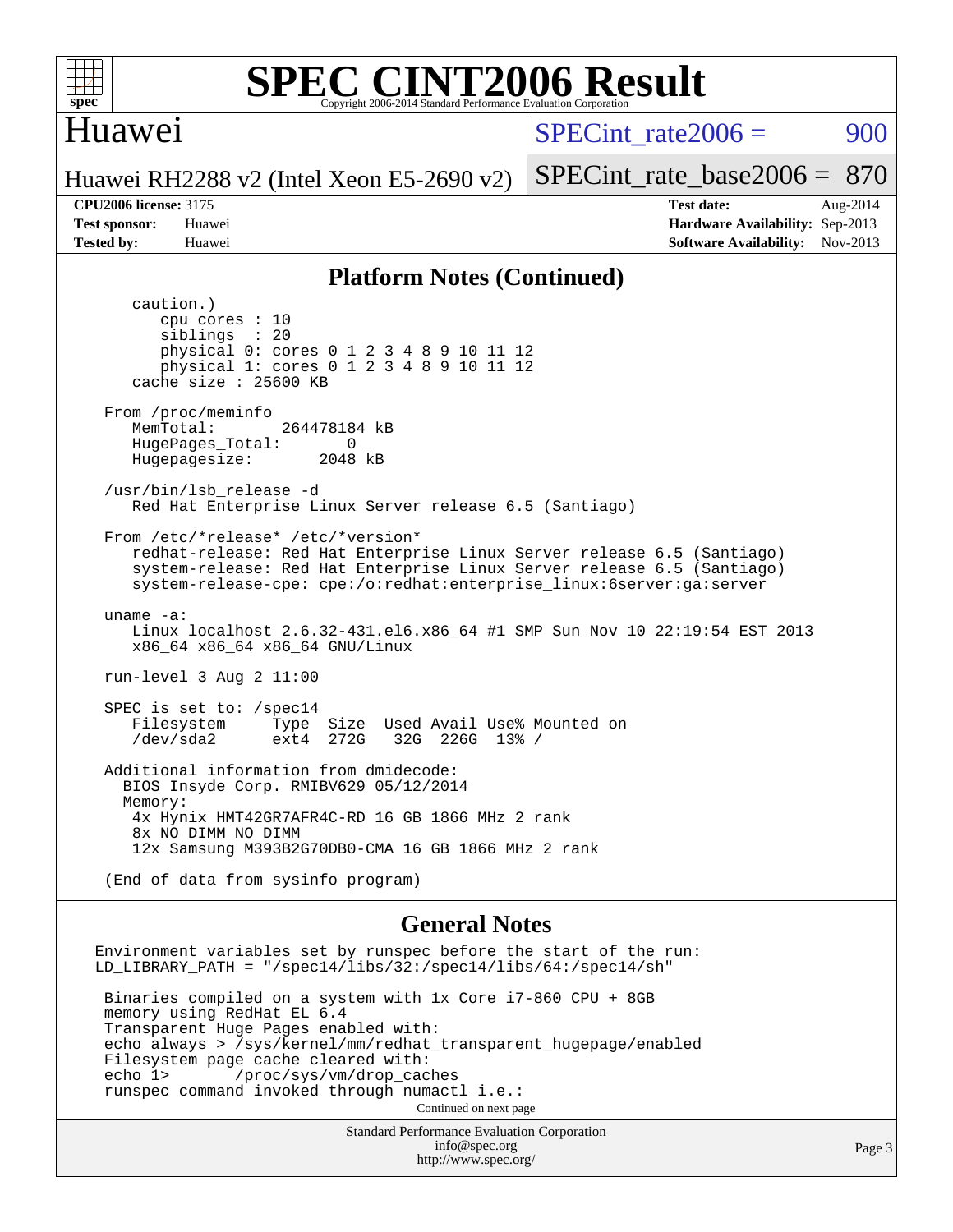

### Huawei

SPECint rate $2006 = 900$ 

Huawei RH2288 v2 (Intel Xeon E5-2690 v2)

**[CPU2006 license:](http://www.spec.org/auto/cpu2006/Docs/result-fields.html#CPU2006license)** 3175 **[Test date:](http://www.spec.org/auto/cpu2006/Docs/result-fields.html#Testdate)** Aug-2014

[SPECint\\_rate\\_base2006 =](http://www.spec.org/auto/cpu2006/Docs/result-fields.html#SPECintratebase2006) 870

**[Test sponsor:](http://www.spec.org/auto/cpu2006/Docs/result-fields.html#Testsponsor)** Huawei **[Hardware Availability:](http://www.spec.org/auto/cpu2006/Docs/result-fields.html#HardwareAvailability)** Sep-2013 **[Tested by:](http://www.spec.org/auto/cpu2006/Docs/result-fields.html#Testedby)** Huawei **[Software Availability:](http://www.spec.org/auto/cpu2006/Docs/result-fields.html#SoftwareAvailability)** Nov-2013

#### **[General Notes \(Continued\)](http://www.spec.org/auto/cpu2006/Docs/result-fields.html#GeneralNotes)**

numactl --interleave=all runspec <etc>

# **[Base Compiler Invocation](http://www.spec.org/auto/cpu2006/Docs/result-fields.html#BaseCompilerInvocation)**

[C benchmarks](http://www.spec.org/auto/cpu2006/Docs/result-fields.html#Cbenchmarks): [icc -m32](http://www.spec.org/cpu2006/results/res2014q3/cpu2006-20140810-30851.flags.html#user_CCbase_intel_icc_5ff4a39e364c98233615fdd38438c6f2)

[C++ benchmarks:](http://www.spec.org/auto/cpu2006/Docs/result-fields.html#CXXbenchmarks) [icpc -m32](http://www.spec.org/cpu2006/results/res2014q3/cpu2006-20140810-30851.flags.html#user_CXXbase_intel_icpc_4e5a5ef1a53fd332b3c49e69c3330699)

**[Base Portability Flags](http://www.spec.org/auto/cpu2006/Docs/result-fields.html#BasePortabilityFlags)**

 400.perlbench: [-DSPEC\\_CPU\\_LINUX\\_IA32](http://www.spec.org/cpu2006/results/res2014q3/cpu2006-20140810-30851.flags.html#b400.perlbench_baseCPORTABILITY_DSPEC_CPU_LINUX_IA32) 462.libquantum: [-DSPEC\\_CPU\\_LINUX](http://www.spec.org/cpu2006/results/res2014q3/cpu2006-20140810-30851.flags.html#b462.libquantum_baseCPORTABILITY_DSPEC_CPU_LINUX) 483.xalancbmk: [-DSPEC\\_CPU\\_LINUX](http://www.spec.org/cpu2006/results/res2014q3/cpu2006-20140810-30851.flags.html#b483.xalancbmk_baseCXXPORTABILITY_DSPEC_CPU_LINUX)

# **[Base Optimization Flags](http://www.spec.org/auto/cpu2006/Docs/result-fields.html#BaseOptimizationFlags)**

[C benchmarks](http://www.spec.org/auto/cpu2006/Docs/result-fields.html#Cbenchmarks):

[-xSSE4.2](http://www.spec.org/cpu2006/results/res2014q3/cpu2006-20140810-30851.flags.html#user_CCbase_f-xSSE42_f91528193cf0b216347adb8b939d4107) [-ipo](http://www.spec.org/cpu2006/results/res2014q3/cpu2006-20140810-30851.flags.html#user_CCbase_f-ipo) [-O3](http://www.spec.org/cpu2006/results/res2014q3/cpu2006-20140810-30851.flags.html#user_CCbase_f-O3) [-no-prec-div](http://www.spec.org/cpu2006/results/res2014q3/cpu2006-20140810-30851.flags.html#user_CCbase_f-no-prec-div) [-opt-prefetch](http://www.spec.org/cpu2006/results/res2014q3/cpu2006-20140810-30851.flags.html#user_CCbase_f-opt-prefetch) [-opt-mem-layout-trans=3](http://www.spec.org/cpu2006/results/res2014q3/cpu2006-20140810-30851.flags.html#user_CCbase_f-opt-mem-layout-trans_a7b82ad4bd7abf52556d4961a2ae94d5)

[C++ benchmarks:](http://www.spec.org/auto/cpu2006/Docs/result-fields.html#CXXbenchmarks)

[-xSSE4.2](http://www.spec.org/cpu2006/results/res2014q3/cpu2006-20140810-30851.flags.html#user_CXXbase_f-xSSE42_f91528193cf0b216347adb8b939d4107) [-ipo](http://www.spec.org/cpu2006/results/res2014q3/cpu2006-20140810-30851.flags.html#user_CXXbase_f-ipo) [-O3](http://www.spec.org/cpu2006/results/res2014q3/cpu2006-20140810-30851.flags.html#user_CXXbase_f-O3) [-no-prec-div](http://www.spec.org/cpu2006/results/res2014q3/cpu2006-20140810-30851.flags.html#user_CXXbase_f-no-prec-div) [-opt-prefetch](http://www.spec.org/cpu2006/results/res2014q3/cpu2006-20140810-30851.flags.html#user_CXXbase_f-opt-prefetch) [-opt-mem-layout-trans=3](http://www.spec.org/cpu2006/results/res2014q3/cpu2006-20140810-30851.flags.html#user_CXXbase_f-opt-mem-layout-trans_a7b82ad4bd7abf52556d4961a2ae94d5) [-Wl,-z,muldefs](http://www.spec.org/cpu2006/results/res2014q3/cpu2006-20140810-30851.flags.html#user_CXXbase_link_force_multiple1_74079c344b956b9658436fd1b6dd3a8a) [-L/sh -lsmartheap](http://www.spec.org/cpu2006/results/res2014q3/cpu2006-20140810-30851.flags.html#user_CXXbase_SmartHeap_32f6c82aa1ed9c52345d30cf6e4a0499)

# **[Base Other Flags](http://www.spec.org/auto/cpu2006/Docs/result-fields.html#BaseOtherFlags)**

[C benchmarks](http://www.spec.org/auto/cpu2006/Docs/result-fields.html#Cbenchmarks):

403.gcc: [-Dalloca=\\_alloca](http://www.spec.org/cpu2006/results/res2014q3/cpu2006-20140810-30851.flags.html#b403.gcc_baseEXTRA_CFLAGS_Dalloca_be3056838c12de2578596ca5467af7f3)

## **[Peak Compiler Invocation](http://www.spec.org/auto/cpu2006/Docs/result-fields.html#PeakCompilerInvocation)**

[C benchmarks \(except as noted below\)](http://www.spec.org/auto/cpu2006/Docs/result-fields.html#Cbenchmarksexceptasnotedbelow):

[icc -m32](http://www.spec.org/cpu2006/results/res2014q3/cpu2006-20140810-30851.flags.html#user_CCpeak_intel_icc_5ff4a39e364c98233615fdd38438c6f2)

400.perlbench: [icc -m64](http://www.spec.org/cpu2006/results/res2014q3/cpu2006-20140810-30851.flags.html#user_peakCCLD400_perlbench_intel_icc_64bit_bda6cc9af1fdbb0edc3795bac97ada53)

401.bzip2: [icc -m64](http://www.spec.org/cpu2006/results/res2014q3/cpu2006-20140810-30851.flags.html#user_peakCCLD401_bzip2_intel_icc_64bit_bda6cc9af1fdbb0edc3795bac97ada53)

456.hmmer: [icc -m64](http://www.spec.org/cpu2006/results/res2014q3/cpu2006-20140810-30851.flags.html#user_peakCCLD456_hmmer_intel_icc_64bit_bda6cc9af1fdbb0edc3795bac97ada53)

Continued on next page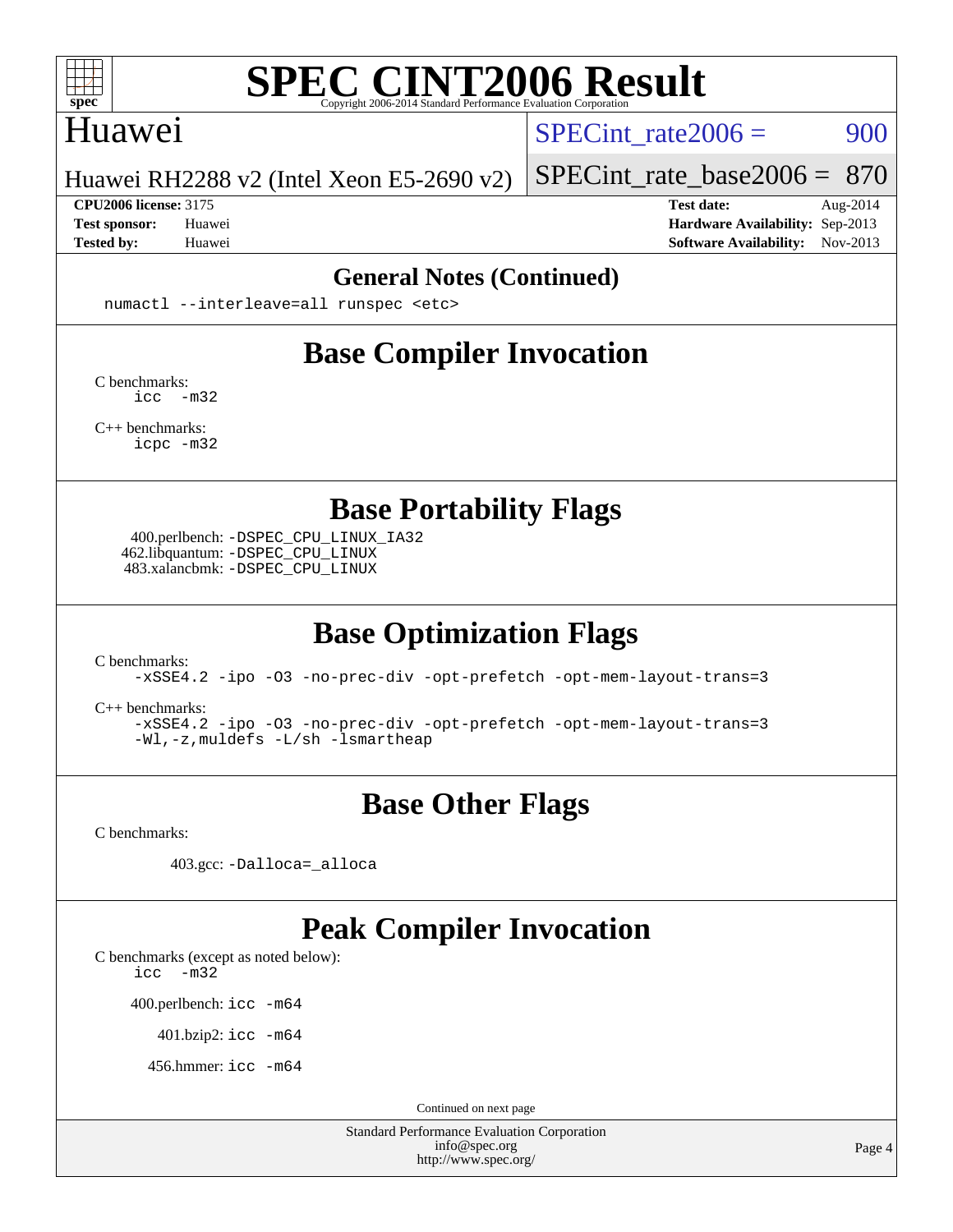

## Huawei

SPECint rate $2006 = 900$ 

Huawei RH2288 v2 (Intel Xeon E5-2690 v2)

[SPECint\\_rate\\_base2006 =](http://www.spec.org/auto/cpu2006/Docs/result-fields.html#SPECintratebase2006) 870

**[CPU2006 license:](http://www.spec.org/auto/cpu2006/Docs/result-fields.html#CPU2006license)** 3175 **[Test date:](http://www.spec.org/auto/cpu2006/Docs/result-fields.html#Testdate)** Aug-2014 **[Test sponsor:](http://www.spec.org/auto/cpu2006/Docs/result-fields.html#Testsponsor)** Huawei **[Hardware Availability:](http://www.spec.org/auto/cpu2006/Docs/result-fields.html#HardwareAvailability)** Sep-2013 **[Tested by:](http://www.spec.org/auto/cpu2006/Docs/result-fields.html#Testedby)** Huawei **[Software Availability:](http://www.spec.org/auto/cpu2006/Docs/result-fields.html#SoftwareAvailability)** Nov-2013

# **[Peak Compiler Invocation \(Continued\)](http://www.spec.org/auto/cpu2006/Docs/result-fields.html#PeakCompilerInvocation)**

458.sjeng: [icc -m64](http://www.spec.org/cpu2006/results/res2014q3/cpu2006-20140810-30851.flags.html#user_peakCCLD458_sjeng_intel_icc_64bit_bda6cc9af1fdbb0edc3795bac97ada53)

[C++ benchmarks:](http://www.spec.org/auto/cpu2006/Docs/result-fields.html#CXXbenchmarks) [icpc -m32](http://www.spec.org/cpu2006/results/res2014q3/cpu2006-20140810-30851.flags.html#user_CXXpeak_intel_icpc_4e5a5ef1a53fd332b3c49e69c3330699)

**[Peak Portability Flags](http://www.spec.org/auto/cpu2006/Docs/result-fields.html#PeakPortabilityFlags)**

 400.perlbench: [-DSPEC\\_CPU\\_LP64](http://www.spec.org/cpu2006/results/res2014q3/cpu2006-20140810-30851.flags.html#b400.perlbench_peakCPORTABILITY_DSPEC_CPU_LP64) [-DSPEC\\_CPU\\_LINUX\\_X64](http://www.spec.org/cpu2006/results/res2014q3/cpu2006-20140810-30851.flags.html#b400.perlbench_peakCPORTABILITY_DSPEC_CPU_LINUX_X64) 401.bzip2: [-DSPEC\\_CPU\\_LP64](http://www.spec.org/cpu2006/results/res2014q3/cpu2006-20140810-30851.flags.html#suite_peakCPORTABILITY401_bzip2_DSPEC_CPU_LP64) 456.hmmer: [-DSPEC\\_CPU\\_LP64](http://www.spec.org/cpu2006/results/res2014q3/cpu2006-20140810-30851.flags.html#suite_peakCPORTABILITY456_hmmer_DSPEC_CPU_LP64) 458.sjeng: [-DSPEC\\_CPU\\_LP64](http://www.spec.org/cpu2006/results/res2014q3/cpu2006-20140810-30851.flags.html#suite_peakCPORTABILITY458_sjeng_DSPEC_CPU_LP64) 462.libquantum: [-DSPEC\\_CPU\\_LINUX](http://www.spec.org/cpu2006/results/res2014q3/cpu2006-20140810-30851.flags.html#b462.libquantum_peakCPORTABILITY_DSPEC_CPU_LINUX) 483.xalancbmk: [-DSPEC\\_CPU\\_LINUX](http://www.spec.org/cpu2006/results/res2014q3/cpu2006-20140810-30851.flags.html#b483.xalancbmk_peakCXXPORTABILITY_DSPEC_CPU_LINUX)

# **[Peak Optimization Flags](http://www.spec.org/auto/cpu2006/Docs/result-fields.html#PeakOptimizationFlags)**

[C benchmarks](http://www.spec.org/auto/cpu2006/Docs/result-fields.html#Cbenchmarks):

 400.perlbench: [-xSSE4.2](http://www.spec.org/cpu2006/results/res2014q3/cpu2006-20140810-30851.flags.html#user_peakPASS2_CFLAGSPASS2_LDCFLAGS400_perlbench_f-xSSE42_f91528193cf0b216347adb8b939d4107)(pass 2) [-prof-gen](http://www.spec.org/cpu2006/results/res2014q3/cpu2006-20140810-30851.flags.html#user_peakPASS1_CFLAGSPASS1_LDCFLAGS400_perlbench_prof_gen_e43856698f6ca7b7e442dfd80e94a8fc)(pass 1) [-ipo](http://www.spec.org/cpu2006/results/res2014q3/cpu2006-20140810-30851.flags.html#user_peakPASS2_CFLAGSPASS2_LDCFLAGS400_perlbench_f-ipo)(pass 2) [-O3](http://www.spec.org/cpu2006/results/res2014q3/cpu2006-20140810-30851.flags.html#user_peakPASS2_CFLAGSPASS2_LDCFLAGS400_perlbench_f-O3)(pass 2) [-no-prec-div](http://www.spec.org/cpu2006/results/res2014q3/cpu2006-20140810-30851.flags.html#user_peakPASS2_CFLAGSPASS2_LDCFLAGS400_perlbench_f-no-prec-div)(pass 2) [-prof-use](http://www.spec.org/cpu2006/results/res2014q3/cpu2006-20140810-30851.flags.html#user_peakPASS2_CFLAGSPASS2_LDCFLAGS400_perlbench_prof_use_bccf7792157ff70d64e32fe3e1250b55)(pass 2) [-auto-ilp32](http://www.spec.org/cpu2006/results/res2014q3/cpu2006-20140810-30851.flags.html#user_peakCOPTIMIZE400_perlbench_f-auto-ilp32) 401.bzip2: [-xSSE4.2](http://www.spec.org/cpu2006/results/res2014q3/cpu2006-20140810-30851.flags.html#user_peakPASS2_CFLAGSPASS2_LDCFLAGS401_bzip2_f-xSSE42_f91528193cf0b216347adb8b939d4107)(pass 2) [-prof-gen](http://www.spec.org/cpu2006/results/res2014q3/cpu2006-20140810-30851.flags.html#user_peakPASS1_CFLAGSPASS1_LDCFLAGS401_bzip2_prof_gen_e43856698f6ca7b7e442dfd80e94a8fc)(pass 1) [-ipo](http://www.spec.org/cpu2006/results/res2014q3/cpu2006-20140810-30851.flags.html#user_peakPASS2_CFLAGSPASS2_LDCFLAGS401_bzip2_f-ipo)(pass 2) [-O3](http://www.spec.org/cpu2006/results/res2014q3/cpu2006-20140810-30851.flags.html#user_peakPASS2_CFLAGSPASS2_LDCFLAGS401_bzip2_f-O3)(pass 2) [-no-prec-div](http://www.spec.org/cpu2006/results/res2014q3/cpu2006-20140810-30851.flags.html#user_peakPASS2_CFLAGSPASS2_LDCFLAGS401_bzip2_f-no-prec-div)(pass 2) [-prof-use](http://www.spec.org/cpu2006/results/res2014q3/cpu2006-20140810-30851.flags.html#user_peakPASS2_CFLAGSPASS2_LDCFLAGS401_bzip2_prof_use_bccf7792157ff70d64e32fe3e1250b55)(pass 2) [-opt-prefetch](http://www.spec.org/cpu2006/results/res2014q3/cpu2006-20140810-30851.flags.html#user_peakCOPTIMIZE401_bzip2_f-opt-prefetch) [-auto-ilp32](http://www.spec.org/cpu2006/results/res2014q3/cpu2006-20140810-30851.flags.html#user_peakCOPTIMIZE401_bzip2_f-auto-ilp32) [-ansi-alias](http://www.spec.org/cpu2006/results/res2014q3/cpu2006-20140810-30851.flags.html#user_peakCOPTIMIZE401_bzip2_f-ansi-alias) 403.gcc: [-xSSE4.2](http://www.spec.org/cpu2006/results/res2014q3/cpu2006-20140810-30851.flags.html#user_peakCOPTIMIZE403_gcc_f-xSSE42_f91528193cf0b216347adb8b939d4107) [-ipo](http://www.spec.org/cpu2006/results/res2014q3/cpu2006-20140810-30851.flags.html#user_peakCOPTIMIZE403_gcc_f-ipo) [-O3](http://www.spec.org/cpu2006/results/res2014q3/cpu2006-20140810-30851.flags.html#user_peakCOPTIMIZE403_gcc_f-O3) [-no-prec-div](http://www.spec.org/cpu2006/results/res2014q3/cpu2006-20140810-30851.flags.html#user_peakCOPTIMIZE403_gcc_f-no-prec-div)  $429$ .mcf: basepeak = yes 445.gobmk: [-xSSE4.2](http://www.spec.org/cpu2006/results/res2014q3/cpu2006-20140810-30851.flags.html#user_peakPASS2_CFLAGSPASS2_LDCFLAGS445_gobmk_f-xSSE42_f91528193cf0b216347adb8b939d4107)(pass 2) [-prof-gen](http://www.spec.org/cpu2006/results/res2014q3/cpu2006-20140810-30851.flags.html#user_peakPASS1_CFLAGSPASS1_LDCFLAGS445_gobmk_prof_gen_e43856698f6ca7b7e442dfd80e94a8fc)(pass 1) [-prof-use](http://www.spec.org/cpu2006/results/res2014q3/cpu2006-20140810-30851.flags.html#user_peakPASS2_CFLAGSPASS2_LDCFLAGS445_gobmk_prof_use_bccf7792157ff70d64e32fe3e1250b55)(pass 2) [-ansi-alias](http://www.spec.org/cpu2006/results/res2014q3/cpu2006-20140810-30851.flags.html#user_peakCOPTIMIZE445_gobmk_f-ansi-alias) [-opt-mem-layout-trans=3](http://www.spec.org/cpu2006/results/res2014q3/cpu2006-20140810-30851.flags.html#user_peakCOPTIMIZE445_gobmk_f-opt-mem-layout-trans_a7b82ad4bd7abf52556d4961a2ae94d5) 456.hmmer: [-xSSE4.2](http://www.spec.org/cpu2006/results/res2014q3/cpu2006-20140810-30851.flags.html#user_peakCOPTIMIZE456_hmmer_f-xSSE42_f91528193cf0b216347adb8b939d4107) [-ipo](http://www.spec.org/cpu2006/results/res2014q3/cpu2006-20140810-30851.flags.html#user_peakCOPTIMIZE456_hmmer_f-ipo) [-O3](http://www.spec.org/cpu2006/results/res2014q3/cpu2006-20140810-30851.flags.html#user_peakCOPTIMIZE456_hmmer_f-O3) [-no-prec-div](http://www.spec.org/cpu2006/results/res2014q3/cpu2006-20140810-30851.flags.html#user_peakCOPTIMIZE456_hmmer_f-no-prec-div) [-unroll2](http://www.spec.org/cpu2006/results/res2014q3/cpu2006-20140810-30851.flags.html#user_peakCOPTIMIZE456_hmmer_f-unroll_784dae83bebfb236979b41d2422d7ec2) [-auto-ilp32](http://www.spec.org/cpu2006/results/res2014q3/cpu2006-20140810-30851.flags.html#user_peakCOPTIMIZE456_hmmer_f-auto-ilp32) 458.sjeng: [-xSSE4.2](http://www.spec.org/cpu2006/results/res2014q3/cpu2006-20140810-30851.flags.html#user_peakPASS2_CFLAGSPASS2_LDCFLAGS458_sjeng_f-xSSE42_f91528193cf0b216347adb8b939d4107)(pass 2) [-prof-gen](http://www.spec.org/cpu2006/results/res2014q3/cpu2006-20140810-30851.flags.html#user_peakPASS1_CFLAGSPASS1_LDCFLAGS458_sjeng_prof_gen_e43856698f6ca7b7e442dfd80e94a8fc)(pass 1) [-ipo](http://www.spec.org/cpu2006/results/res2014q3/cpu2006-20140810-30851.flags.html#user_peakPASS2_CFLAGSPASS2_LDCFLAGS458_sjeng_f-ipo)(pass 2) [-O3](http://www.spec.org/cpu2006/results/res2014q3/cpu2006-20140810-30851.flags.html#user_peakPASS2_CFLAGSPASS2_LDCFLAGS458_sjeng_f-O3)(pass 2) [-no-prec-div](http://www.spec.org/cpu2006/results/res2014q3/cpu2006-20140810-30851.flags.html#user_peakPASS2_CFLAGSPASS2_LDCFLAGS458_sjeng_f-no-prec-div)(pass 2) [-prof-use](http://www.spec.org/cpu2006/results/res2014q3/cpu2006-20140810-30851.flags.html#user_peakPASS2_CFLAGSPASS2_LDCFLAGS458_sjeng_prof_use_bccf7792157ff70d64e32fe3e1250b55)(pass 2) [-unroll4](http://www.spec.org/cpu2006/results/res2014q3/cpu2006-20140810-30851.flags.html#user_peakCOPTIMIZE458_sjeng_f-unroll_4e5e4ed65b7fd20bdcd365bec371b81f) [-auto-ilp32](http://www.spec.org/cpu2006/results/res2014q3/cpu2006-20140810-30851.flags.html#user_peakCOPTIMIZE458_sjeng_f-auto-ilp32)  $462$ .libquantum: basepeak = yes 464.h264ref: [-xSSE4.2](http://www.spec.org/cpu2006/results/res2014q3/cpu2006-20140810-30851.flags.html#user_peakPASS2_CFLAGSPASS2_LDCFLAGS464_h264ref_f-xSSE42_f91528193cf0b216347adb8b939d4107)(pass 2) [-prof-gen](http://www.spec.org/cpu2006/results/res2014q3/cpu2006-20140810-30851.flags.html#user_peakPASS1_CFLAGSPASS1_LDCFLAGS464_h264ref_prof_gen_e43856698f6ca7b7e442dfd80e94a8fc)(pass 1) [-ipo](http://www.spec.org/cpu2006/results/res2014q3/cpu2006-20140810-30851.flags.html#user_peakPASS2_CFLAGSPASS2_LDCFLAGS464_h264ref_f-ipo)(pass 2) [-O3](http://www.spec.org/cpu2006/results/res2014q3/cpu2006-20140810-30851.flags.html#user_peakPASS2_CFLAGSPASS2_LDCFLAGS464_h264ref_f-O3)(pass 2) [-no-prec-div](http://www.spec.org/cpu2006/results/res2014q3/cpu2006-20140810-30851.flags.html#user_peakPASS2_CFLAGSPASS2_LDCFLAGS464_h264ref_f-no-prec-div)(pass 2) [-prof-use](http://www.spec.org/cpu2006/results/res2014q3/cpu2006-20140810-30851.flags.html#user_peakPASS2_CFLAGSPASS2_LDCFLAGS464_h264ref_prof_use_bccf7792157ff70d64e32fe3e1250b55)(pass 2) [-unroll2](http://www.spec.org/cpu2006/results/res2014q3/cpu2006-20140810-30851.flags.html#user_peakCOPTIMIZE464_h264ref_f-unroll_784dae83bebfb236979b41d2422d7ec2) [-ansi-alias](http://www.spec.org/cpu2006/results/res2014q3/cpu2006-20140810-30851.flags.html#user_peakCOPTIMIZE464_h264ref_f-ansi-alias)

Continued on next page